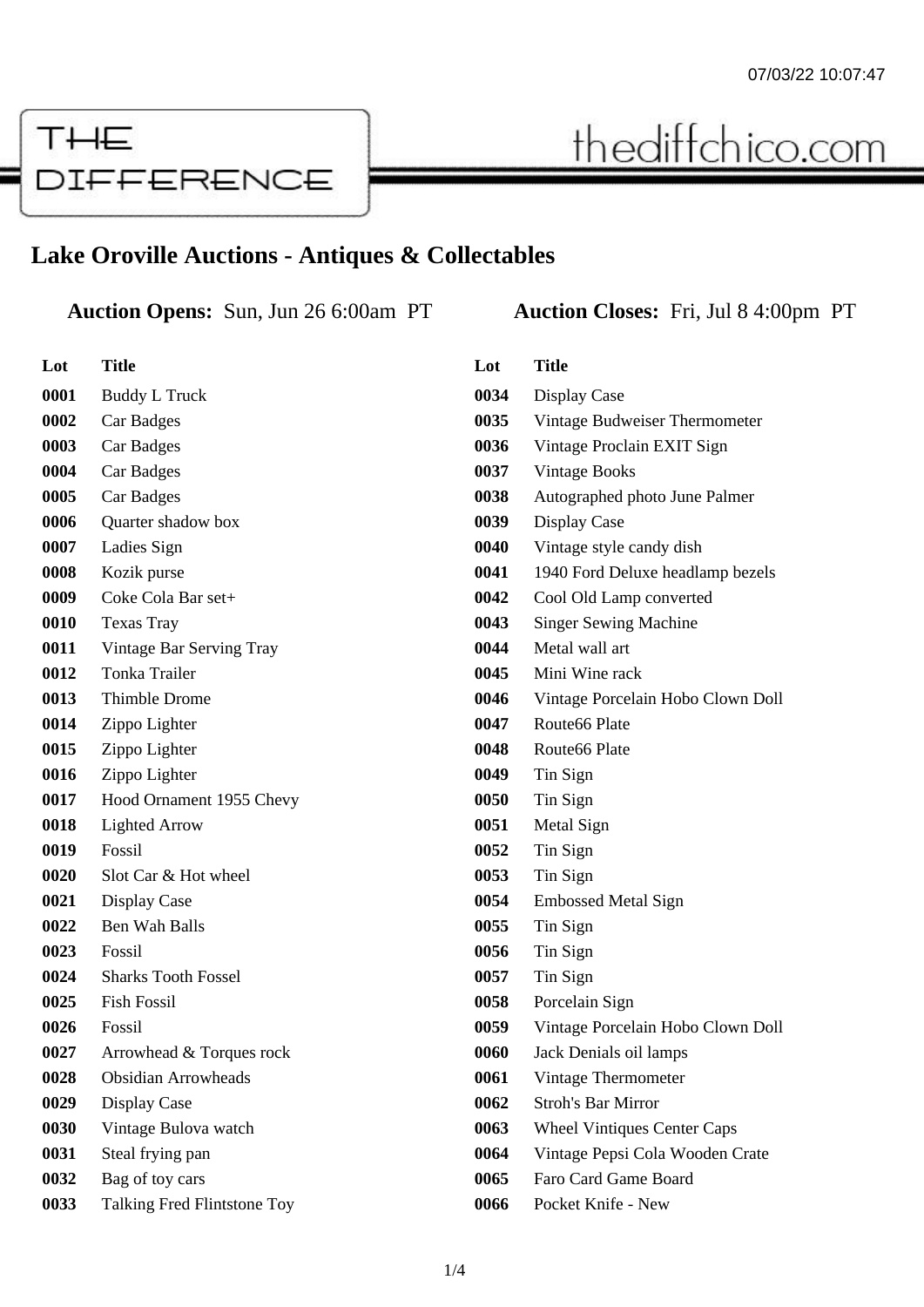| Lot   | <b>Title</b>                                   |
|-------|------------------------------------------------|
| 0067  | Hunting Knife - NIB                            |
| 0068  | Mini Skinner Knife - NIB                       |
| 0069  | Pocket Knife - NIB                             |
| 0070  | Pocket Knife w/leather sheath - New            |
| 0071  | Knife w/sheath - NIB                           |
| 0072  | Pocket Knife - New                             |
| 0073  | Pocket Knife - New                             |
| 0074  | Stiletto Kissing Crane Damascus Steel Knife    |
| 0075  | Pocket Knife - NIB                             |
| 0076  | Kissing Crane Abalone Damascus Stiletto        |
| 0077  | Knife w/sheath                                 |
| 0078  | Knife w/sheath - NIB                           |
| 0079  | <b>Vintage Bottles</b>                         |
| 0080  | 2003 Hot August Nights Coke Cola Bottles       |
| 0081  | Vintage Toy Cash Register                      |
| 0082  | Pepsi Wood Box                                 |
| 0083  | Vintage Card Index Holder                      |
| 0084  | Vintage Card Index Holder                      |
| 0085  | <b>Sunny Suzy Toy Fridg</b>                    |
| 0086  | Vintage Tonka Dump Truck                       |
| 0087  | Vintage 1950's Nylint Pressed Steel Loader     |
| 0088  | Vintage Cast Iron Bottle Capper                |
| 0089  | Vintage Nylint Pettibone Swing Loaded          |
| 0090  | <b>Wheel Vintiques Center Caps</b>             |
| 0091  | Vintage Tin Beer Cans+                         |
| 0092  | Body Glove Stella Skimboard                    |
| 0093  | Antique Dietz RxR Lantern                      |
| 0094  | Knife w/sheath - NIB                           |
| 0095  | Knife w/leather sheath - NIB                   |
| 0096  | Knife w/sheath - NIB                           |
| 0097  | Knife w/leather sheath - NIB                   |
| 0098  | Knife w/leather sheath - NIB                   |
| 0099  | Knife w/sheath - NIB                           |
| 0100  | Decretive metal brackets                       |
| 0100A | Uncirculated Consecutive Number 2017 \$2 Bills |
| 0101  | Slot Machine glass face                        |
| 0102  | Slot Machine glass face                        |
| 0103  | 1970's Mcdonalds Glasses                       |
| 0104  | Candel holders                                 |
| 0105  | 1970's Lowenbrau Bar Mirror                    |
| 0106  | Unique Brass Handle Cane                       |
| 0107  | Train cars and parts                           |
| 0108  | WC Fields DVD's                                |

| Lot   | <b>Title</b>                                                 |
|-------|--------------------------------------------------------------|
| 0109  | Vintage candy machine holder                                 |
| 0110  | Decretive Metal vine brackets                                |
| 0111  | <b>Vintage Tractor Seat</b>                                  |
| 0112  | <b>Bottle Corker</b>                                         |
| 0113  | Vintage lamp parts                                           |
| 0114  | Framed 1955 Topo Map                                         |
| 0115  | <b>Charlie Weaver Bartender</b>                              |
| 0116  | Gumball machine parts                                        |
| 0117  | 1995 Jacksonville Jaguars Plaque                             |
| 0118  | Vintage Maralin Monroe 7-year itch Doll                      |
| 0119  | Naughty Nellie Cast Iron Shoehorn                            |
| 0120  | 1966 Barbie Doll+                                            |
| 0121  | Little Tikes Cozy Coupe & Dolls                              |
| 0122  | Something Weird DVD's                                        |
| 0123  | Vintage Shoenhut circus donkey early 1900s                   |
| 0124  | Vintage cast iron Coke Cola bottle opener                    |
| 0125  | Mixed Lot                                                    |
| 0126  | Antique Wooden Toy                                           |
| 0127  | Vintage cast iron Pepsi Cola bottle opener                   |
| 0128  | Antique Schoenhut Two Hump Camel with<br><b>Painted Eyes</b> |
| 0129  | Vintage Ronald Regan Watch                                   |
| 0130  | Sylvester watch 1994                                         |
| 0131  | Lorus Disney Micky Mouse Watch                               |
| 0132  | Vintage Spiro Agnew Watch                                    |
| 0133  | Vintage Winnie the Pooh Watch                                |
| 0134  | Mixed Jewelry Lot                                            |
| 0135  | Vintage model train tracks+                                  |
| 0136  | Captain Phasma Star Wars Figure                              |
| 0137  | <b>Barn Model</b>                                            |
| 0138  | Vintage Gumball Machine                                      |
| 0139  | Antique Leval                                                |
| 0140  | Miller Lighted Bar Sign                                      |
| 0141  | Toy Cars                                                     |
| 0142  | Toy Cars                                                     |
| 0143  | Toy Cars                                                     |
| 0144  | Toy Cars                                                     |
| 0145  | <b>Toy Cars</b>                                              |
| 0145A | Vintage 1929 Calif. license plates                           |
| 0146  | Mixed Lot                                                    |
| 0147  | Covered Model Train Bridge                                   |
| 0148  | Vintage post cards                                           |
| 0149  | Vintage Royal Crown Cola Thermometer                         |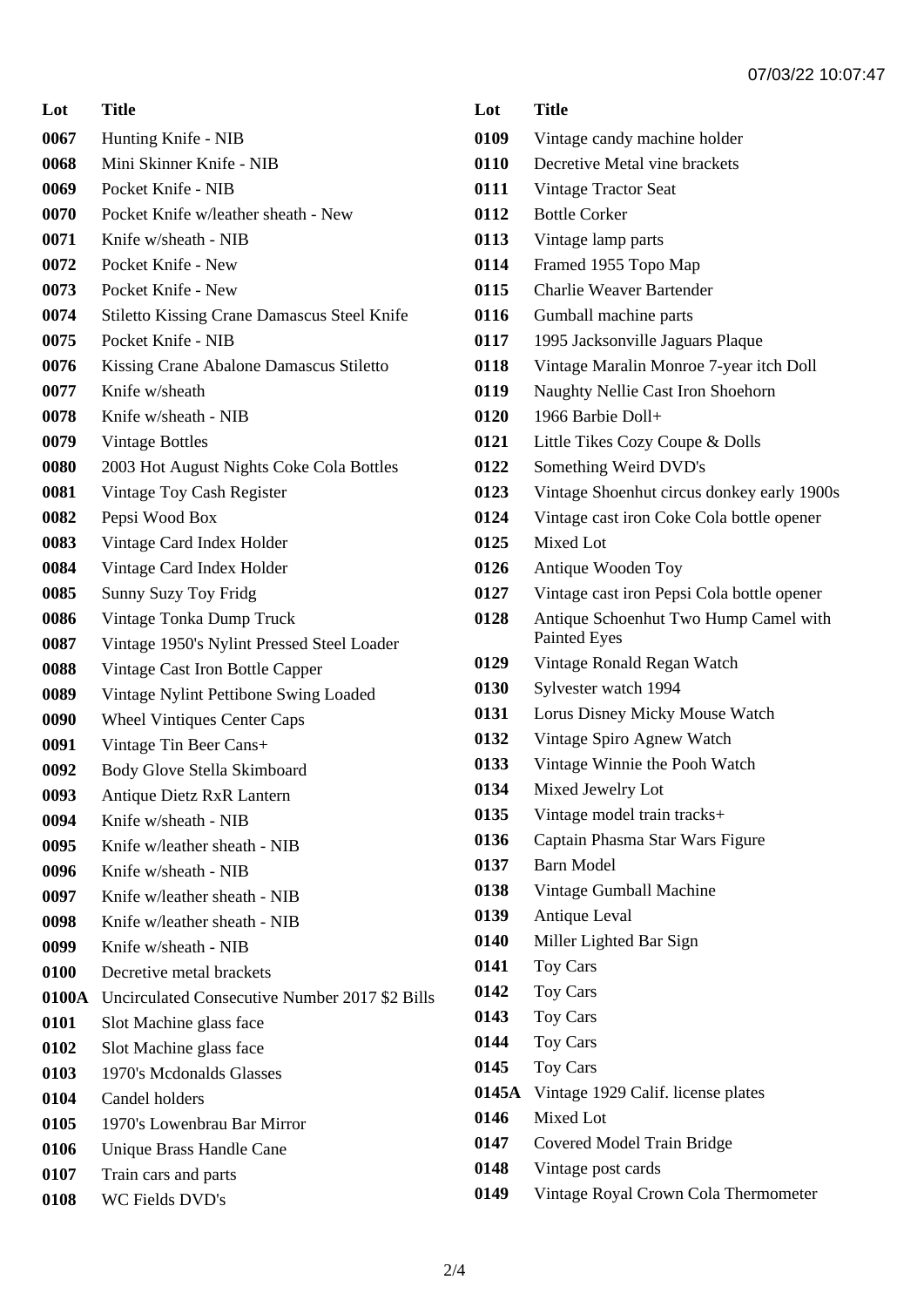**Lot Title**

- Antique Small High Wheel Bike
- Autographed photos+
- Jaclyn Smith Collection
- Framed 1963 Topo Map
- Framed 1966 Topo Map
- Key Chains+
- Pepsi Cola Bottle Cap Sign
- GI Joe Footlocker
- Vintage Toy Iron
- Vintage Toy Watering Can
- Embossed Metal Pepsi Sign
- Antique Model A gas lantern
- Vintage Toy Phone
- Vintage Hull Beaconlite automotive compass
- Petrified bone
- Motley Crew Concert Shirt 1983
- Journey Concert T-shirt 1981-82
- Kiss Concert Shirt 1996-97
- Motley Crew Concert Shirt 1989
- Loverboy Concert Shirt 1986
- Pink Floyd 1969 Concert Jersey
- Poison Concert Shirt
- The Police 1979 Concert Shirt
- Scorpions 1982 Concert Shirt
- Quiet Riot Concert Shirt 1984
- Flag Shadow Box
- VIP Concert Posters+
- Collector Plate
- Collector Plate Disney
- Collector Plate
- Vintage Silver Flatware
- Cake Set Flatware & Napkin Rings
- Vintage Coke Cola Serving Tray
- Vintage Pabst Serving Tray
- Vintage Olympia Beer Serving Tray
- Vintage Anheuser bush Serving Tray
- Vintage Coke Cola Serving Tray
- Vintage Coke Cola Serving Tray
- Vintage Coke Cola Serving Tray
- Vintage Coke Cola Serving Tray
- Vintage Pepsin Serving Tray
- Vintage Coke Cola Serving Tray
- Vintage Sa-Yo Mirror

**Lot Title** Dishes Dishes Fairy Garden Village Hut Cristal Glassware+ Vintage Porcelain figurines Very Unique Table Antique Cast Iron Dragon Smoker Pot Antique Flexible Flyer Sled Airline Patrol Wood chairs Cool little table Disneyland Map-50th Anniversary poster board Framed Barbie #11 Comic Jack Daniel's 9-Ball Shootout Promotional Sign Vintage Hires RJ Root beer mirror Wood Pepsi Cola Sign Vintage Coke Cola Metal Table Unique Tractor Seat Bar Stools Antique Steam Trunk Antique Leonard Luna Wooden Fire Truck Toy Kendal Motor Oil Embossed Sign Hampden Pocket Watch -1899 Georges Favre Jacot Antique Silver Pocket Watch Vintage Mini postcard pictures Womans Gloria Vanderbilt Watch Elgin Timer Pocket Watch - 1943 Gold Plated DADS key chain Collectable Watch Collectable Watch Collectable Watch Collectable Watch Collectable Watch Collectable Watch Collectable Watch Collectable Watch Collectable Watch Collectable Watch Collectable Watch